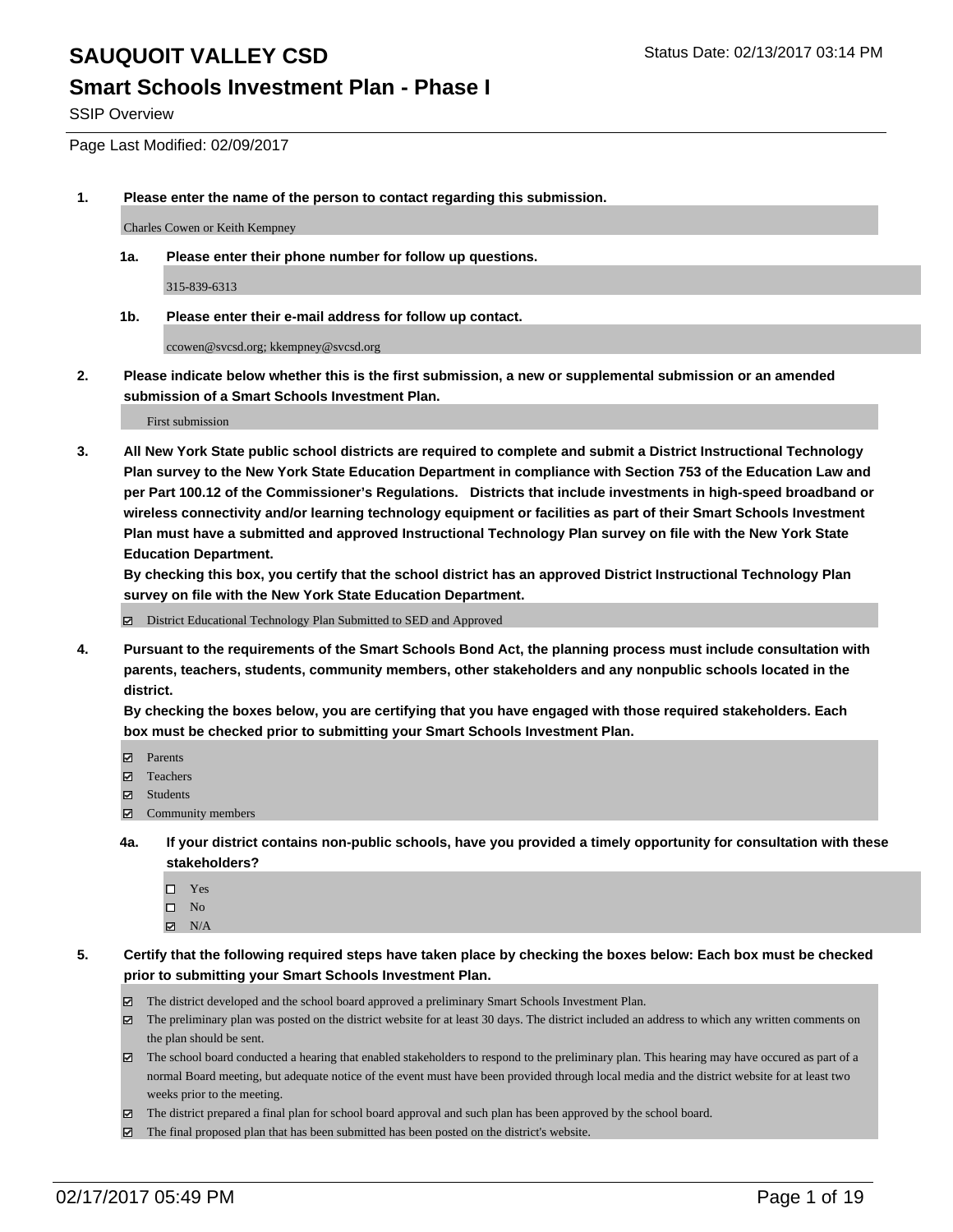### **Smart Schools Investment Plan - Phase I**

SSIP Overview

Page Last Modified: 02/09/2017

**5a. Please upload the proposed Smart Schools Investment Plan (SSIP) that was posted on the district's website, along with any supporting materials. Note that this should be different than your recently submitted Educational Technology Survey. The Final SSIP, as approved by the School Board, should also be posted on the website and remain there during the course of the projects contained therein.**

doc05019820160517144518.pdf

**5b. Enter the webpage address where the final Smart Schools Investment Plan is posted. The Plan should remain posted for the life of the included projects.**

www.svcsd.org

**6. Please enter an estimate of the total number of students and staff that will benefit from this Smart Schools Investment Plan based on the cumulative projects submitted to date.**

1,120

- **7. An LEA/School District may partner with one or more other LEA/School Districts to form a consortium to pool Smart Schools Bond Act funds for a project that meets all other Smart School Bond Act requirements. Each school district participating in the consortium will need to file an approved Smart Schools Investment Plan for the project and submit a signed Memorandum of Understanding that sets forth the details of the consortium including the roles of each respective district.**
	- $\Box$  The district plans to participate in a consortium to partner with other school district(s) to implement a Smart Schools project.
- **8. Please enter the name and 6-digit SED Code for each LEA/School District participating in the Consortium.**

| <b>Partner LEA/District</b> | <b>ISED BEDS Code</b> |
|-----------------------------|-----------------------|
| (No Response)               | (No Response)         |

**9. Please upload a signed Memorandum of Understanding with all of the participating Consortium partners.**

(No Response)

**10. Your district's Smart Schools Bond Act Allocation is:**

\$1,057,495

**11. Enter the budget sub-allocations by category that you are submitting for approval at this time. If you are not budgeting SSBA funds for a category, please enter 0 (zero.) If the value entered is \$0, you will not be required to complete that survey question.**

|                                       | Sub-        |
|---------------------------------------|-------------|
|                                       | Allocations |
| <b>School Connectivity</b>            | 150,000     |
| Connectivity Projects for Communities | $\Omega$    |
| <b>Classroom Technology</b>           | 79,895      |
| Pre-Kindergarten Classrooms           | 0           |
| Replace Transportable Classrooms      |             |
| High-Tech Security Features           | 56,000      |
| <b>Totals:</b>                        | 285,895     |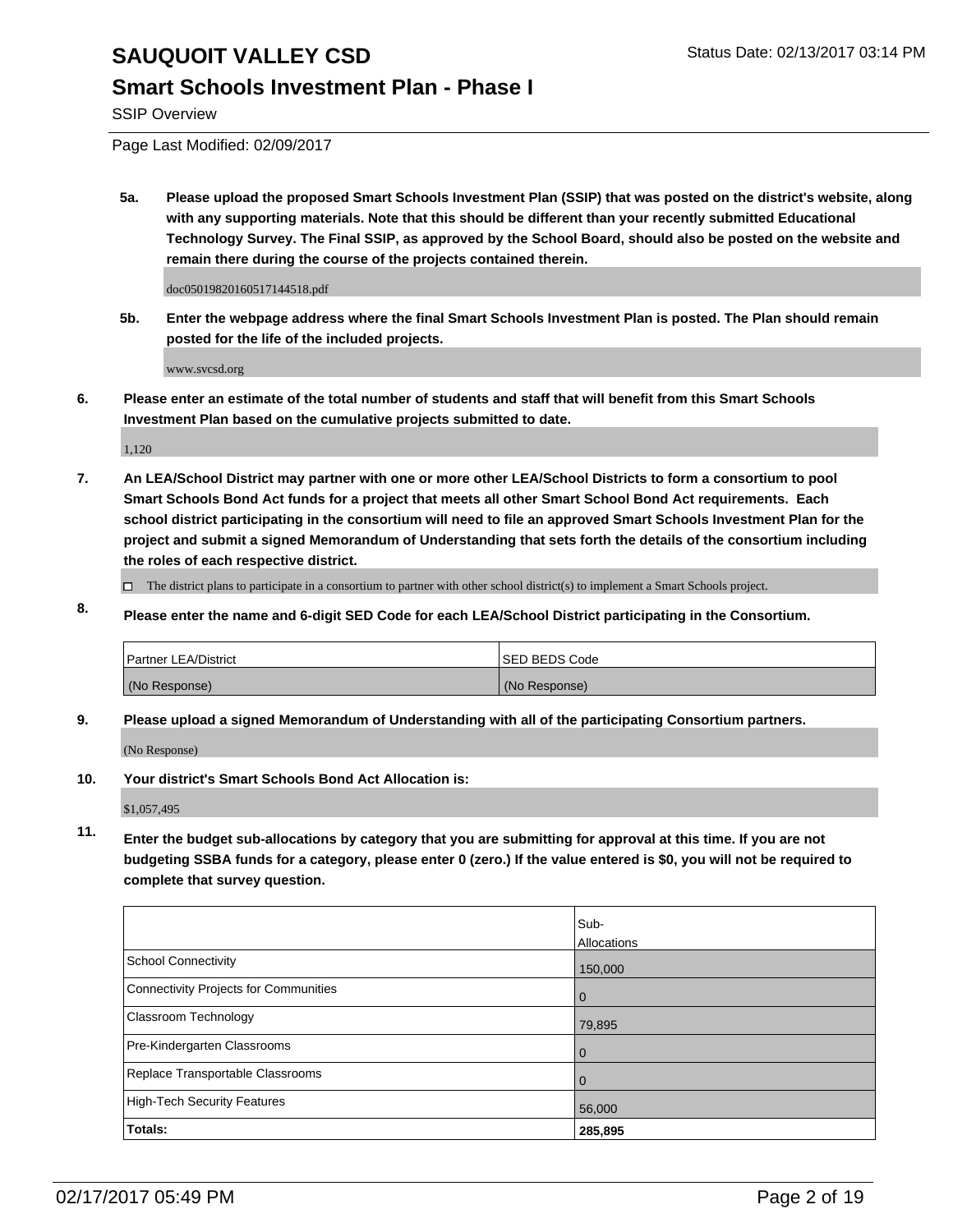#### **Smart Schools Investment Plan - Phase I**

School Connectivity

Page Last Modified: 02/13/2017

- **1. In order for students and faculty to receive the maximum benefit from the technology made available under the Smart Schools Bond Act, their school buildings must possess sufficient connectivity infrastructure to ensure that devices can be used during the school day. Smart Schools Investment Plans must demonstrate that:**
	- **sufficient infrastructure that meets the Federal Communications Commission's 100 Mbps per 1,000 students standard currently exists in the buildings where new devices will be deployed, or**
	- **is a planned use of a portion of Smart Schools Bond Act funds, or**
	- **is under development through another funding source.**

**Smart Schools Bond Act funds used for technology infrastructure or classroom technology investments must increase the number of school buildings that meet or exceed the minimum speed standard of 100 Mbps per 1,000 students and staff within 12 months. This standard may be met on either a contracted 24/7 firm service or a "burstable" capability. If the standard is met under the burstable criteria, it must be:**

**1. Specifically codified in a service contract with a provider, and**

**2. Guaranteed to be available to all students and devices as needed, particularly during periods of high demand, such as computer-based testing (CBT) periods.**

**Please describe how your district already meets or is planning to meet this standard within 12 months of plan submission.**

The district currently meets the minimum standard and will improve its connectivity speed with the installation of a 10 Gig fiber line between buildings as part of the SMART School Investment Plan. Upgrades to switches in buildings is also planned.

- **1a. If a district believes that it will be impossible to meet this standard within 12 months, it may apply for a waiver of this requirement, as described on the Smart Schools website. The waiver must be filed and approved by SED prior to submitting this survey.**
	- By checking this box, you are certifying that the school district has an approved waiver of this requirement on file with the New York State Education Department.

#### **2. Connectivity Speed Calculator (Required)**

|                         | Number of<br>Students | Multiply by<br>100 Kbps | Divide by 1000 Current Speed<br>to Convert to<br>Required<br>lSpeed in Mb | l in Mb | Expected<br>Speed to be<br>Attained Within   Required<br>12 Months | Expected Date<br><b>When</b><br>Speed Will be |
|-------------------------|-----------------------|-------------------------|---------------------------------------------------------------------------|---------|--------------------------------------------------------------------|-----------------------------------------------|
|                         |                       |                         |                                                                           |         |                                                                    | Met                                           |
| <b>Calculated Speed</b> | 1.020                 | 102.000                 | 102                                                                       | 100 Meg | 1 Gig                                                              | June 2017                                     |

#### **3. Describe how you intend to use Smart Schools Bond Act funds for high-speed broadband and/or wireless connectivity projects in school buildings.**

Sauquoit Valley will upgrade from 1 Gig between buildings to 10 Gig between buildings. This will allow more than enough bandwidth for separate LAN for security cameras, wireless network and normal data usage from computers. This will be done by adding a new 10 G (OM4) fiber between the main server room in the high to elementary school and to the middle schools. In each building new 10 G (OM4) fiber will be pulled with between switch closets.

Along with new fiber, switches will be upgraded to 10 G min capacity. Switches will be upgraded using other funds at this time.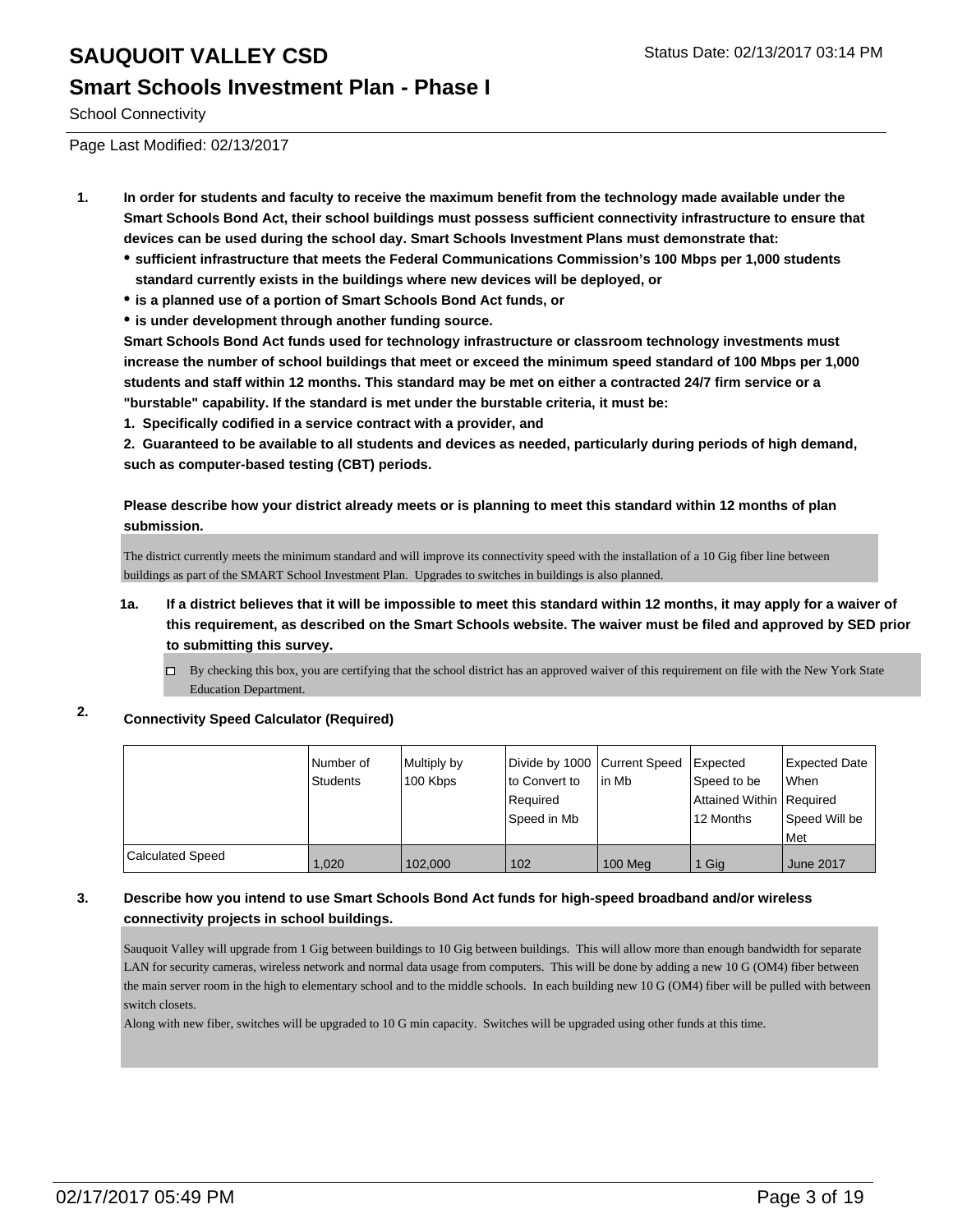#### **Smart Schools Investment Plan - Phase I**

School Connectivity

Page Last Modified: 02/13/2017

**4. Describe the linkage between the district's District Instructional Technology Plan and the proposed projects. (There should be a link between your response to this question and your response to Question 1 in Part E. Curriculum and Instruction "What are the district's plans to use digital connectivity and technology to improve teaching and learning?)**

The lists below are ways Google Apps for education , the school website, and other online tools are used to improve teaching and learning. Technology will enable students to acquire, understand, and manipulate information to complete assignments. Technology provides students the opportunity to explore and experience existing and emerging technologies. Technology will accommodate different curriculum needs such as more time for review, extra research time, more time to read and write. Technology will accommodate different learning styles by adoption to the students strengths. Technology will enable students to have greater control over their own learning.

By increasing bandwidth for WiFi and hard wired data,chromebooks, tablets, and computer labs will be able to connect students to hybrid and online courses and research.

**5. If the district wishes to have students and staff access the Internet from wireless devices within the school building, or in close proximity to it, it must first ensure that it has a robust Wi-Fi network in place that has sufficient bandwidth to meet user demand.**

**Please describe how you have quantified this demand and how you plan to meet this demand.**

The district is planning on all students and staff using wireless devices simultaneously. By upgrading the fiber between buildings to 10G, creating a separate VLAN for all wireless communications and making sure there is an overlap of wireless access points (WAP's) in each building we will be able to achieve this goal. Each WAP will be able to cover at least 25 users at one time.

**6. As indicated on Page 5 of the guidance, the Office of Facilities Planning will have to conduct a preliminary review of all capital projects, including connectivity projects.**

**Please indicate on a separate row each project number given to you by the Office of Facilities Planning.**

| Proiect Number        |  |
|-----------------------|--|
| 41-16-03-04-7-999-BA1 |  |

**7. Certain high-tech security and connectivity infrastructure projects may be eligible for an expedited review process as determined by the Office of Facilities Planning.**

#### **Was your project deemed eligible for streamlined review?**

Yes

**7a. Districts that choose the Streamlined Review Process will be required to certify that they have reviewed all installations with their licensed architect or engineer of record and provide that person's name and license number. The licensed professional must review the products and proposed method of installation prior to implementation and review the work during and after completion in order to affirm that the work was codecompliant, if requested.**

I certify that I have reviewed all installations with a licensed architect or engineer of record.

**8. Include the name and license number of the architect or engineer of record.**

| Name                | License Number |
|---------------------|----------------|
| Nicholas Signorelli | 24017          |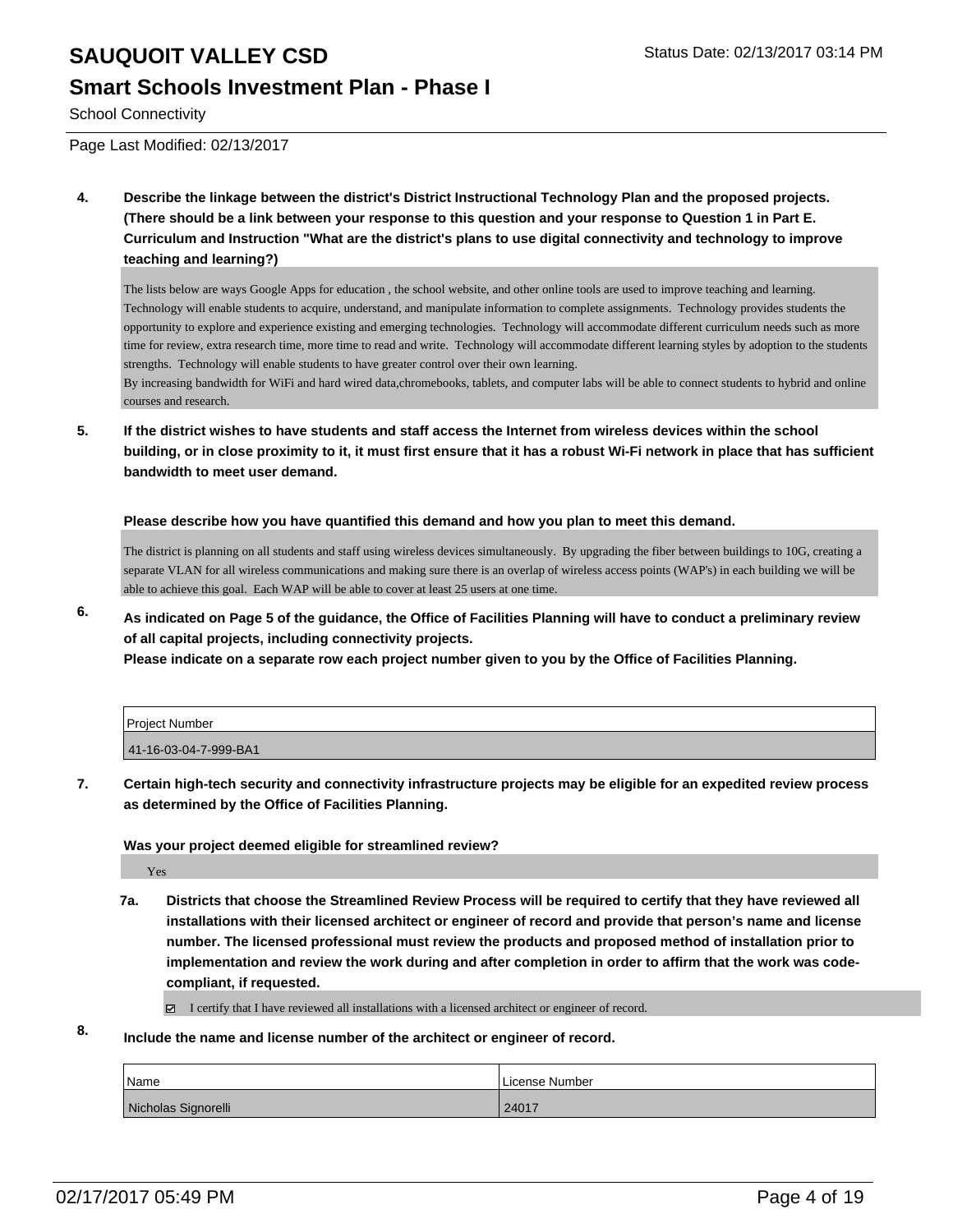### **Smart Schools Investment Plan - Phase I**

School Connectivity

Page Last Modified: 02/13/2017

**9. If you are submitting an allocation for School Connectivity complete this table. Note that the calculated Total at the bottom of the table must equal the Total allocation for this category that you entered in the SSIP Overview overall budget.** 

|                                                   | Sub-<br>Allocation |
|---------------------------------------------------|--------------------|
| Network/Access Costs                              | $\mathbf 0$        |
| Outside Plant Costs                               | 50,000             |
| <b>School Internal Connections and Components</b> | 80,000             |
| Professional Services                             | 10,000             |
| Testing                                           | 10,000             |
| Other Upfront Costs                               | 0                  |
| <b>Other Costs</b>                                | 0                  |
| Totals:                                           | 150,000            |

**10. Please detail the type, quantity, per unit cost and total cost of the eligible items under each sub-category. This is especially important for any expenditures listed under the "Other" category. All expenditures must be eligible for tax-exempt financing to be reimbursed through the SSBA. Sufficient detail must be provided so that we can verify this is the case. If you have any questions, please contact us directly through smartschools@nysed.gov. NOTE: Wireless Access Points should be included in this category, not under Classroom Educational Technology, except those that will be loaned/purchased for nonpublic schools.**

| Select the allowable expenditure<br>type.<br>Repeat to add another item under<br>each type. | Item to be purchased                   | Quantity | Cost per Item | <b>Total Cost</b> |
|---------------------------------------------------------------------------------------------|----------------------------------------|----------|---------------|-------------------|
| <b>Connections/Components</b>                                                               | 10G Fiber Optic Line (Inside)          | 3        | 26,666        | 80,000            |
| <b>Professional Services</b>                                                                | Architect/Engineer Fees                |          | 10.000        | 10,000            |
| <b>Testing</b>                                                                              | test new fiber connections             |          | 10.000        | 10,000            |
| <b>Outside Plant Costs</b>                                                                  | 10G Fiber Optic Line (Outside building | l 2      | 25,000        | 50,000            |

**Add rows under each sub-category for additional items, as needed.**

to building)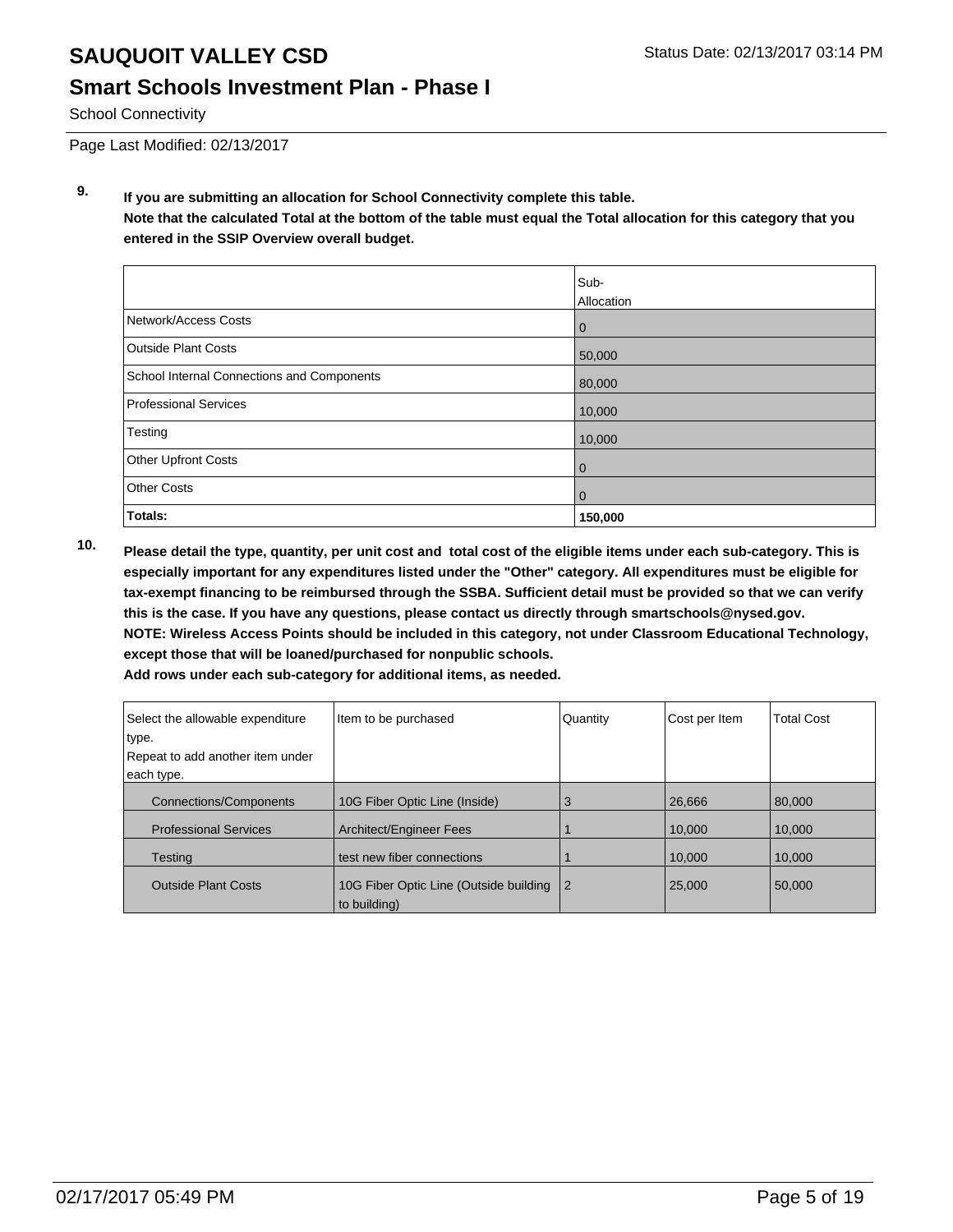#### **Smart Schools Investment Plan - Phase I**

Community Connectivity (Broadband and Wireless)

Page Last Modified: 02/13/2017

**1. Describe how you intend to use Smart Schools Bond Act funds for high-speed broadband and/or wireless connectivity projects in the community.**

(No Response)

**2. Please describe how the proposed project(s) will promote student achievement and increase student and/or staff access to the Internet in a manner that enhances student learning and/or instruction outside of the school day and/or school building.**

(No Response)

**3. Community connectivity projects must comply with all the necessary local building codes and regulations (building and related permits are not required prior to plan submission).**

 $\Box$  I certify that we will comply with all the necessary local building codes and regulations.

**4. Please describe the physical location of the proposed investment.**

(No Response)

**5. Please provide the initial list of partners participating in the Community Connectivity Broadband Project, along with their Federal Tax Identification (Employer Identification) number.**

| <b>Project Partners</b> | l Federal ID # |
|-------------------------|----------------|
| (No Response)           | (No Response)  |

**6. If you are submitting an allocation for Community Connectivity, complete this table. Note that the calculated Total at the bottom of the table must equal the Total allocation for this category that you entered in the SSIP Overview overall budget.**

|                                    | Sub-Allocation |
|------------------------------------|----------------|
| Network/Access Costs               | (No Response)  |
| <b>Outside Plant Costs</b>         | (No Response)  |
| <b>Tower Costs</b>                 | (No Response)  |
| <b>Customer Premises Equipment</b> | (No Response)  |
| <b>Professional Services</b>       | (No Response)  |
| Testing                            | (No Response)  |
| <b>Other Upfront Costs</b>         | (No Response)  |
| <b>Other Costs</b>                 | (No Response)  |
| Totals:                            | 0              |

**7. Please detail the type, quantity, per unit cost and total cost of the eligible items under each sub-category. This is especially important for any expenditures listed under the "Other" category. All expenditures must be capital-bond eligible to be reimbursed through the SSBA. If you have any questions, please contact us directly through smartschools@nysed.gov.**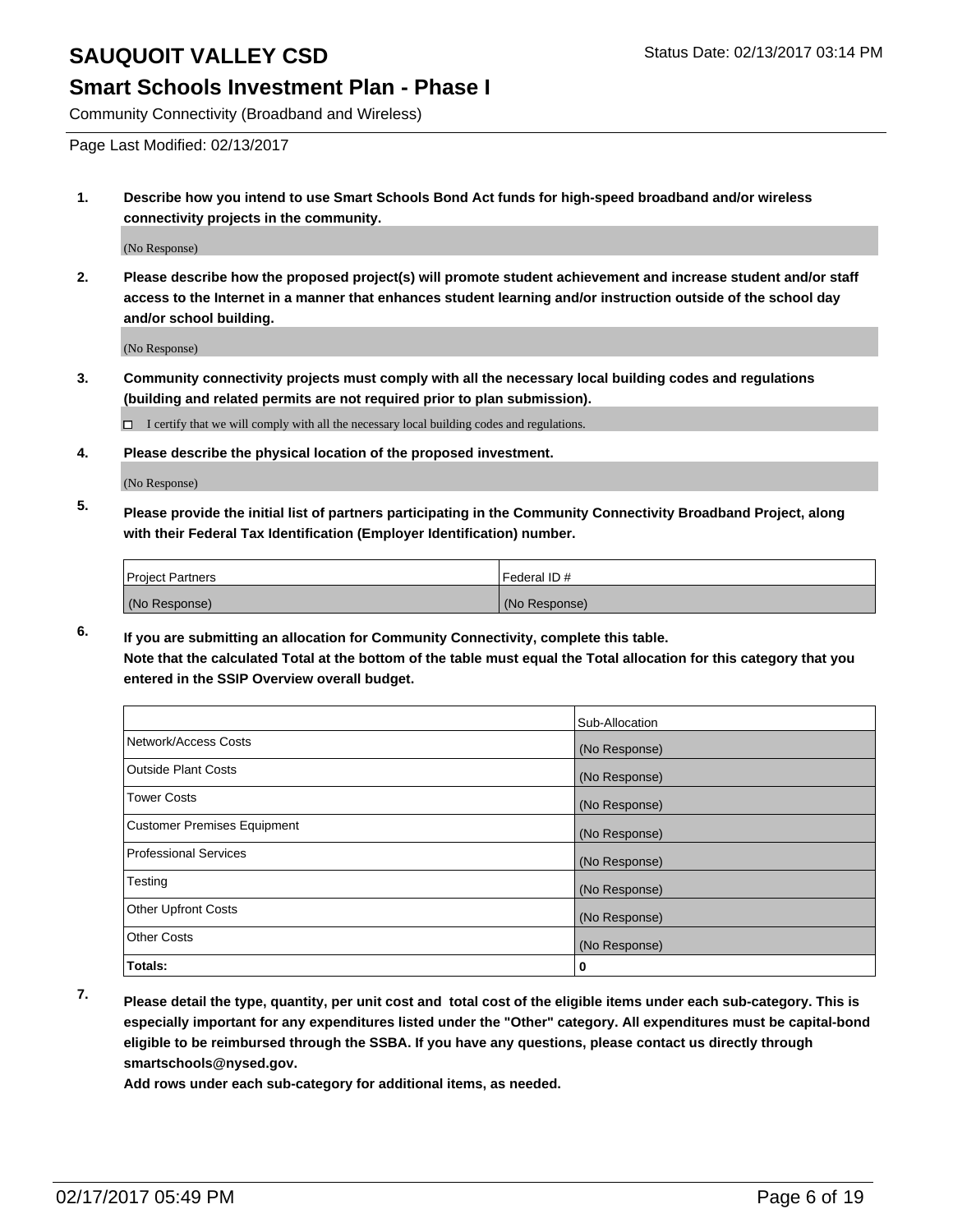### **Smart Schools Investment Plan - Phase I**

Community Connectivity (Broadband and Wireless)

Page Last Modified: 02/13/2017

| Select the allowable expenditure | Item to be purchased | l Quantitv    | Cost per Item | <b>Total Cost</b> |
|----------------------------------|----------------------|---------------|---------------|-------------------|
| type.                            |                      |               |               |                   |
| Repeat to add another item under |                      |               |               |                   |
| each type.                       |                      |               |               |                   |
| (No Response)                    | (No Response)        | (No Response) | (No Response) | (No Response)     |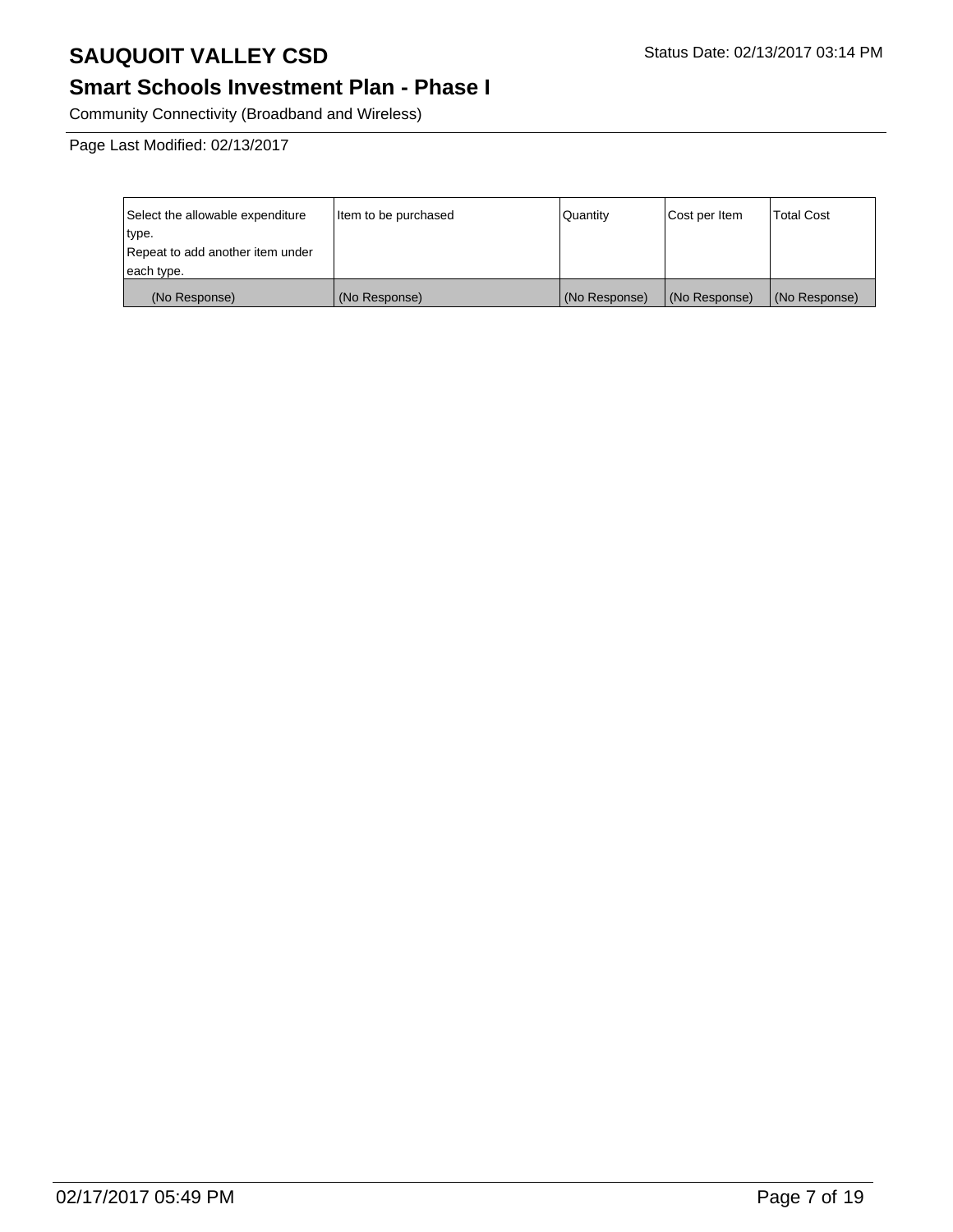#### **Smart Schools Investment Plan - Phase I**

Classroom Learning Technology

Page Last Modified: 01/27/2017

**1. In order for students and faculty to receive the maximum benefit from the technology made available under the Smart Schools Bond Act, their school buildings must possess sufficient connectivity infrastructure to ensure that devices can be used during the school day. Smart Schools Investment Plans must demonstrate that sufficient infrastructure that meets the Federal Communications Commission's 100 Mbps per 1,000 students standard currently exists in the buildings where new devices will be deployed, or is a planned use of a portion of Smart Schools Bond Act funds, or is under development through another funding source.**

**Smart Schools Bond Act funds used for technology infrastructure or classroom technology investments must increase the number of school buildings that meet or exceed the minimum speed standard of 100 Mbps per 1,000 students and staff within 12 months. This standard may be met on either a contracted 24/7 firm service or a "burstable" capability. If the standard is met under the burstable criteria, it must be:**

**1. Specifically codified in a service contract with a provider, and**

**2. Guaranteed to be available to all students and devices as needed, particularly during periods of high demand, such as computer-based testing (CBT) periods.**

**Please describe how your district already meets or is planning to meet this standard within 12 months of plan submission.**

The district currently meets the minimum speed requirement of 100Mbps and with funding, we will be improved to 1G upon with completion of the SSBA plan. The district will upgrade all switches to 1G minimum and 10 G fiber between data closets and the main server room.

- **1a. If a district believes that it will be impossible to meet this standard within 12 months, it may apply for a waiver of this requirement, as described on the Smart Schools website. The waiver must be filed and approved by SED prior to submitting this survey.**
	- $\Box$  By checking this box, you are certifying that the school district has an approved waiver of this requirement on file with the New York State Education Department.

#### **2. Connectivity Speed Calculator (Required)**

|                  | Number of<br>Students | Multiply by<br>100 Kbps | Divide by 1000 Current Speed<br>Ito Convert to<br>l Reauired<br>l Speed in Mb | lin Mb  | Expected<br>Speed to be<br>Attained Within Required<br>12 Months | Expected Date<br><b>When</b><br>Speed Will be<br>l Met |
|------------------|-----------------------|-------------------------|-------------------------------------------------------------------------------|---------|------------------------------------------------------------------|--------------------------------------------------------|
| Calculated Speed | 1.020                 | 102.000                 | 102                                                                           | 100Mbps | 1 G                                                              | <b>June 2017</b>                                       |

**3. If the district wishes to have students and staff access the Internet from wireless devices within the school building, or in close proximity to it, it must first ensure that it has a robust Wi-Fi network in place that has sufficient bandwidth to meet user demand.**

**Please describe how you have quantified this demand and how you plan to meet this demand.**

The district is planning on all students and staff using wireless devices simultaneously. By upgrading the fiber between buildings to 10G, creating a separate VLAN for all wireless communications and making sure there is an overlap of wireless access points (WAP's) in each building we will be able to achieve this goal. Each WAPwill be able to cover at least 25 users at one time.

**4. All New York State public school districts are required to complete and submit an Instructional Technology Plan survey to the New York State Education Department in compliance with Section 753 of the Education Law and per Part 100.12 of the Commissioner's Regulations.**

**Districts that include educational technology purchases as part of their Smart Schools Investment Plan must have a submitted and approved Instructional Technology Plan survey on file with the New York State Education Department.**

By checking this box, you are certifying that the school district has an approved Instructional Technology Plan survey on file with the New York 罓 State Education Department.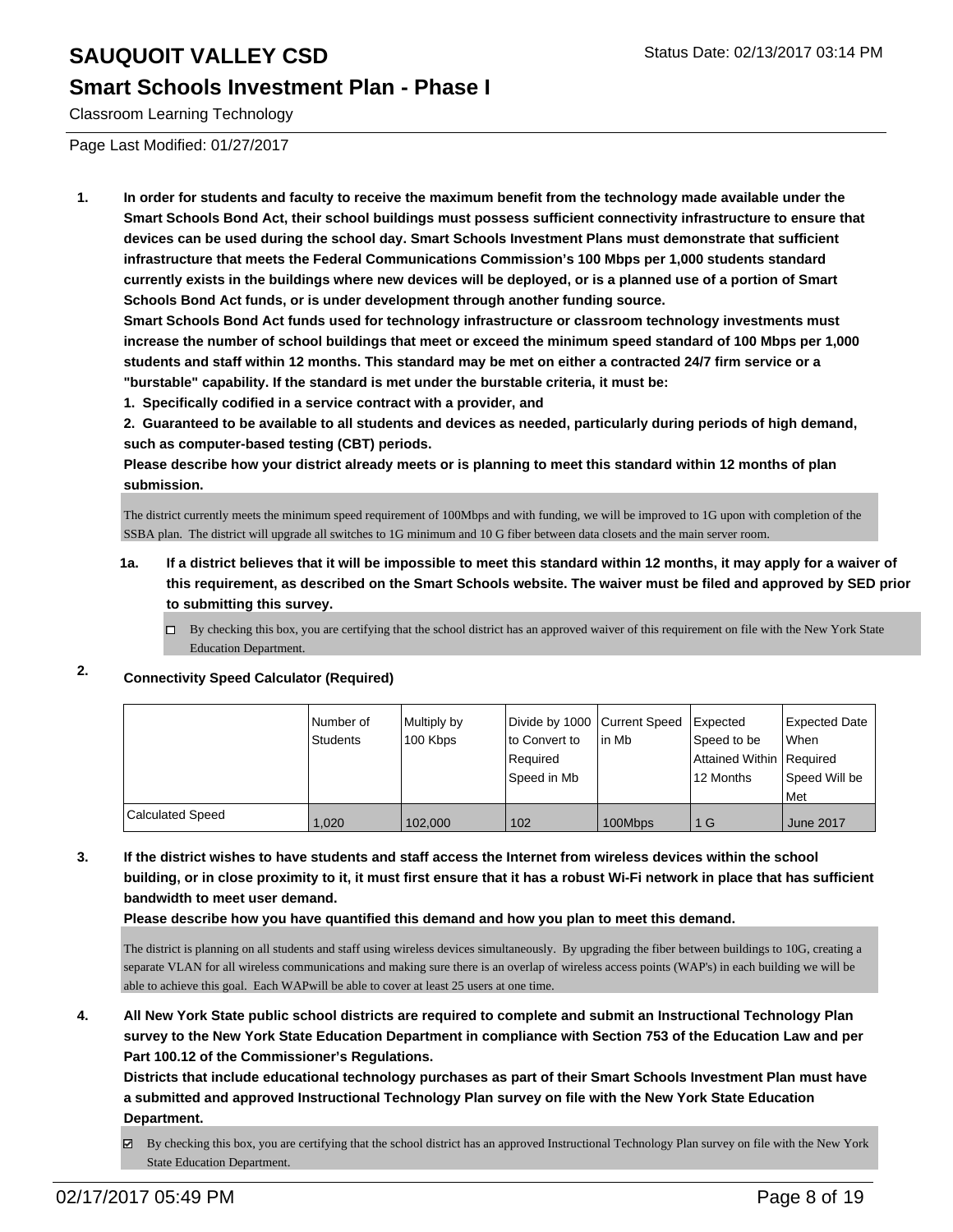#### **Smart Schools Investment Plan - Phase I**

Classroom Learning Technology

Page Last Modified: 01/27/2017

**5. Describe the devices you intend to purchase and their compatibility with existing or planned platforms or systems. Specifically address the adequacy of each facility's electrical, HVAC and other infrastructure necessary to install and support the operation of the planned technology.**

At this time the district plans on buying Chromebooks and desktop computers. The Chromebooks will be stored in charging stations provided by Lock-n-charge. These charging stations are on wheels, which will provide mobility of the devices for testing in different areas and security. Each station only needs one 110w outlet to charge 30 devices. We will be replacing and computers and they currently have electrical supplies. Document cameras will be added and they will be powered via a USB cable connected to the computer. Currently, each classroom in the district use 50% or less of their electrical capacity. 3D printers only require a single 110w connection and each room has multiple outlets available. No additional electrical infrastructure will be needed in the classrooms.

- **6. Describe how the proposed technology purchases will:**
	- **> enhance differentiated instruction;**
	- **> expand student learning inside and outside the classroom;**
	- **> benefit students with disabilities and English language learners; and**
	- **> contribute to the reduction of other learning gaps that have been identified within the district.**

**The expectation is that districts will place a priority on addressing the needs of students who struggle to succeed in a rigorous curriculum. Responses in this section should specifically address this concern and align with the district's Instructional Technology Plan (in particular Question 2 of E. Curriculum and Instruction: "Does the district's instructional technology plan address the needs of students with disabilities to ensure equitable access to instruction, materials and assessments?" and Question 3 of the same section: "Does the district's instructional technology plan address the provision of assistive technology specifically for students with disabilities to ensure access to and participation in the general curriculum?"**

> With the new technology teachers will be able to use several different strategies for differentiated instruction: online Agendas-teacher will be able to check work and give feedback in real time; Students will be able to collaborate and work on task together with sharing tools on the Chromebooks and Google Classroom; different entry points can be provided for different students depending on their abilities and prior knowledge.

> By providing teachers training in Google Classroom they will be able to securely provide work for students to/from any device with an internet connection. The students will be able to continue to have access to their work at school, home and anywhere they have access to the internet.

> By creating on-line content or hybrid classes students will have the ability to work at their own pace or on topics that may be of interest to the students. This will be done using Brainhoney, Google Classroom, and Castle Learning.

> Creating classes with online content teachers will have the ability to have remedial lesson for students that struggle with a unit and/or provide enrichment lessons for students that have advanced in certain topics/units. This will be done using Brainhoney, Google Classroom, and Castle Learning.

> Special Education students will continue to perform a student needs assessment once a year to determine technology needs (identify specific skill deficits in the least restrictive to most restrictive programs and which technology tools/devices are appropriate to meet the needs.)

> ELL learners will benefit by increased access to lesson, the students will be able to watch tutorials in and out of the classroom, they will have access to online translators. Teachers using on-line content will have the ability to allow students to work at their own pace.

**7. Where appropriate, describe how the proposed technology purchases will enhance ongoing communication with parents and other stakeholders and help the district facilitate technology-based regional partnerships, including distance learning and other efforts.**

By teachers having access to Chromebooks and being trained in Google Classroom or other online platforms teachers can post grades for students, which give the parents the ability to see student results, due dates, and monitor student progress.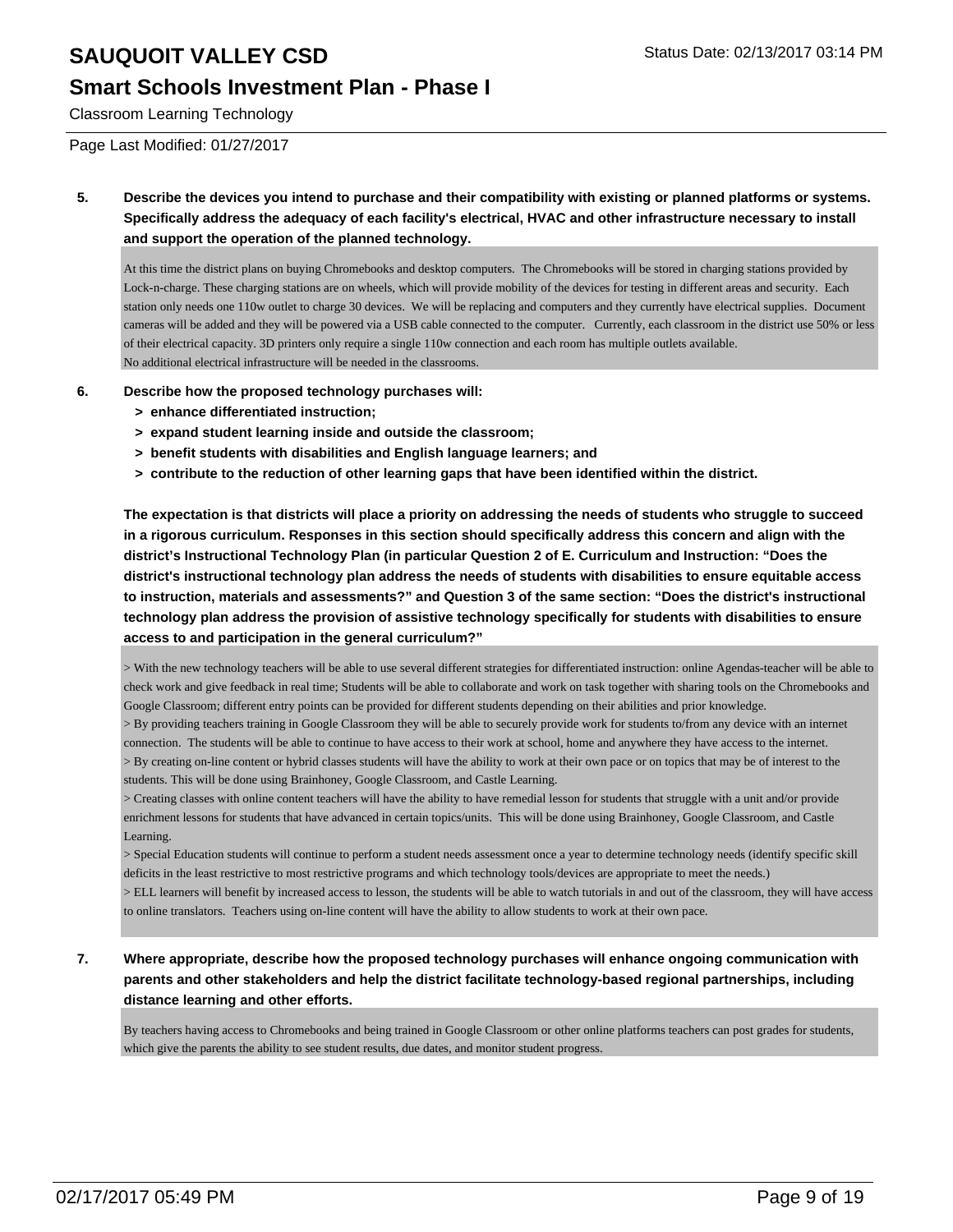#### **Smart Schools Investment Plan - Phase I**

Classroom Learning Technology

Page Last Modified: 01/27/2017

**8. Describe the district's plan to provide professional development to ensure that administrators, teachers and staff can employ the technology purchased to enhance instruction successfully.**

**Note: This response should be aligned and expanded upon in accordance with your district's response to Question 1 of F. Professional Development of your Instructional Technology Plan: "Please provide a summary of professional development offered to teachers and staff, for the time period covered by this plan, to support technology to enhance teaching and learning. Please include topics, audience and method of delivery within your summary."**

The district currently, and will continue to provide summer workshops and multiple 1/2 day sessions during the school year for iPads, Google Apps For Education (GAFE) and other curriculum based technology. District also provides online resources via Google Classroom for teachers to access self-directed learning.

Half of the Director of Technology's duties are to provide 1 on 1 or small group training for district employees.

- **9. Districts must contact the SUNY/CUNY teacher preparation program that supplies the largest number of the district's new teachers to request advice on innovative uses and best practices at the intersection of pedagogy and educational technology.**
	- $\boxtimes$  By checking this box, you certify that you have contacted the SUNY/CUNY teacher preparation program that supplies the largest number of your new teachers to request advice on these issues.
	- **9a. Please enter the name of the SUNY or CUNY Institution that you contacted.**

SUNY Cortland

**9b. Enter the primary Institution phone number.**

607-753-5528

**9c. Enter the name of the contact person with whom you consulted and/or will be collaborating with on innovative uses of technology and best practices.**

Christine Widdall, Ph.D

**10. A district whose Smart Schools Investment Plan proposes the purchase of technology devices and other hardware must account for nonpublic schools in the district.**

**Are there nonpublic schools within your school district?**

Yes

 $\boxtimes$  No

**11. Nonpublic Classroom Technology Loan Calculator**

**The Smart Schools Bond Act provides that any Classroom Learning Technology purchases made using Smart Schools funds shall be lent, upon request, to nonpublic schools in the district. However, no school district shall be required to loan technology in amounts greater than the total obtained and spent on technology pursuant to the Smart Schools Bond Act and the value of such loan may not exceed the total of \$250 multiplied by the nonpublic school enrollment in the base year at the time of enactment.**

**See:**

**http://www.p12.nysed.gov/mgtserv/smart\_schools/docs/Smart\_Schools\_Bond\_Act\_Guidance\_04.27.15\_Final.pdf.**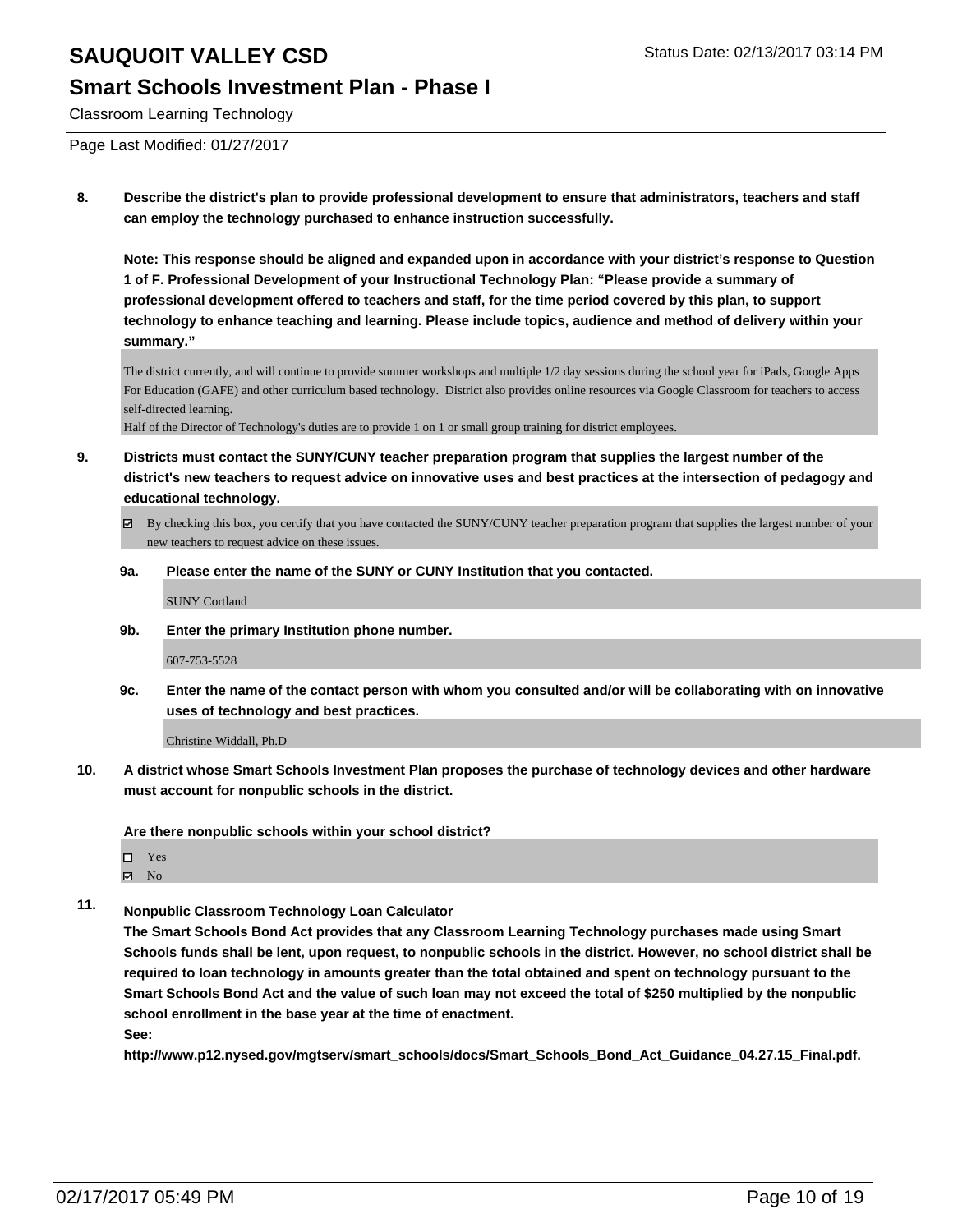### **Smart Schools Investment Plan - Phase I**

Classroom Learning Technology

Page Last Modified: 01/27/2017

|                                     | 1. Classroom<br>Technology<br>Sub-allocation | 2. Public<br>l Enrollment<br>$(2014 - 15)$ | 3. Nonpublic<br><b>Enrollment</b><br>(2014-15) | 4. Sum of<br>Public and<br>Nonpublic<br>Enrollment                                            | 15. Total Per<br>Pupil Sub-<br>lallocation | 6. Total<br>Nonpublic Loan<br>Amount |
|-------------------------------------|----------------------------------------------|--------------------------------------------|------------------------------------------------|-----------------------------------------------------------------------------------------------|--------------------------------------------|--------------------------------------|
| Calculated Nonpublic Loan<br>Amount |                                              |                                            |                                                | (No Response)   (No Response)   (No Response)   (No Response)   (No Response)   (No Response) |                                            |                                      |

**12. To ensure the sustainability of technology purchases made with Smart Schools funds, districts must demonstrate a long-term plan to maintain and replace technology purchases supported by Smart Schools Bond Act funds. This sustainability plan shall demonstrate a district's capacity to support recurring costs of use that are ineligible for Smart Schools Bond Act funding such as device maintenance, technical support, Internet and wireless fees, maintenance of hotspots, staff professional development, building maintenance and the replacement of incidental items. Further, such a sustainability plan shall include a long-term plan for the replacement of purchased devices and equipment at the end of their useful life with other funding sources.**

By checking this box, you certify that the district has a sustainability plan as described above.

**13. Districts must ensure that devices purchased with Smart Schools Bond funds will be distributed, prepared for use, maintained and supported appropriately. Districts must maintain detailed device inventories in accordance with generally accepted accounting principles.**

 $\boxtimes$  By checking this box, you certify that the district has a distribution and inventory management plan and system in place.

**14. If you are submitting an allocation for Classroom Learning Technology complete this table. Note that the calculated Total at the bottom of the table must equal the Total allocation for this category that you entered in the SSIP Overview overall budget.**

|                         | Sub-Allocation |
|-------------------------|----------------|
| Interactive Whiteboards | (No Response)  |
| Computer Servers        | (No Response)  |
| Desktop Computers       | 30,540         |
| Laptop Computers        | 30,000         |
| <b>Tablet Computers</b> | $\overline{0}$ |
| Other Costs             | 19,355         |
| Totals:                 | 79,895         |

**15. Please detail the type, quantity, per unit cost and total cost of the eligible items under each sub-category. This is especially important for any expenditures listed under the "Other" category. All expenditures must be capital-bond eligible to be reimbursed through the SSBA. If you have any questions, please contact us directly through smartschools@nysed.gov.**

**Please specify in the "Item to be Purchased" field which specific expenditures and items are planned to meet the district's nonpublic loan requirement, if applicable.**

**NOTE: Wireless Access Points that will be loaned/purchased for nonpublic schools should ONLY be included in this category, not under School Connectivity, where public school districts would list them.**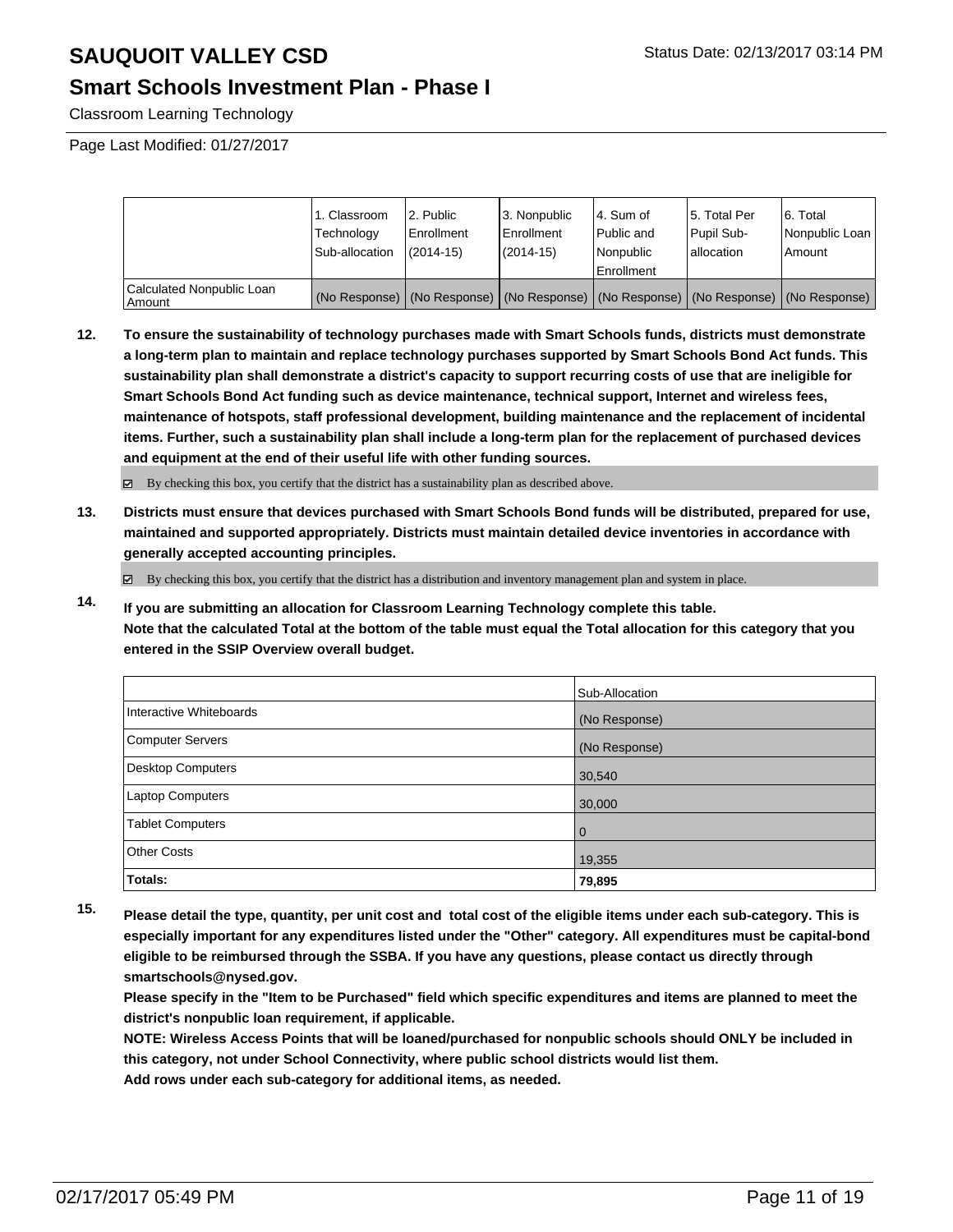### **Smart Schools Investment Plan - Phase I**

Classroom Learning Technology

Page Last Modified: 01/27/2017

| Select the allowable expenditure<br>type. | Item to be Purchased                                 | Quantity | Cost per Item | <b>Total Cost</b> |
|-------------------------------------------|------------------------------------------------------|----------|---------------|-------------------|
| Repeat to add another item under          |                                                      |          |               |                   |
| each type.                                |                                                      |          |               |                   |
| <b>Desktop Computers</b>                  | Desktop computers                                    | 60       | 509           | 30,540            |
| <b>Laptop Computers</b>                   | Chromebook                                           | 125      | 240           | 30,000            |
| <b>Other Costs</b>                        | <b>Document Cameras</b>                              | 20       | 325           | 6,500             |
| <b>Other Costs</b>                        | Wireless docking station for Doc<br>Camera           | 5        | 471           | 2,355             |
| <b>Other Costs</b>                        | LockNCharge 30 (charging station for<br>Chromebooks) | 5        | 1,500         | 7,500             |
| <b>Other Costs</b>                        | 3 D printers                                         |          | 3,000         | 3,000             |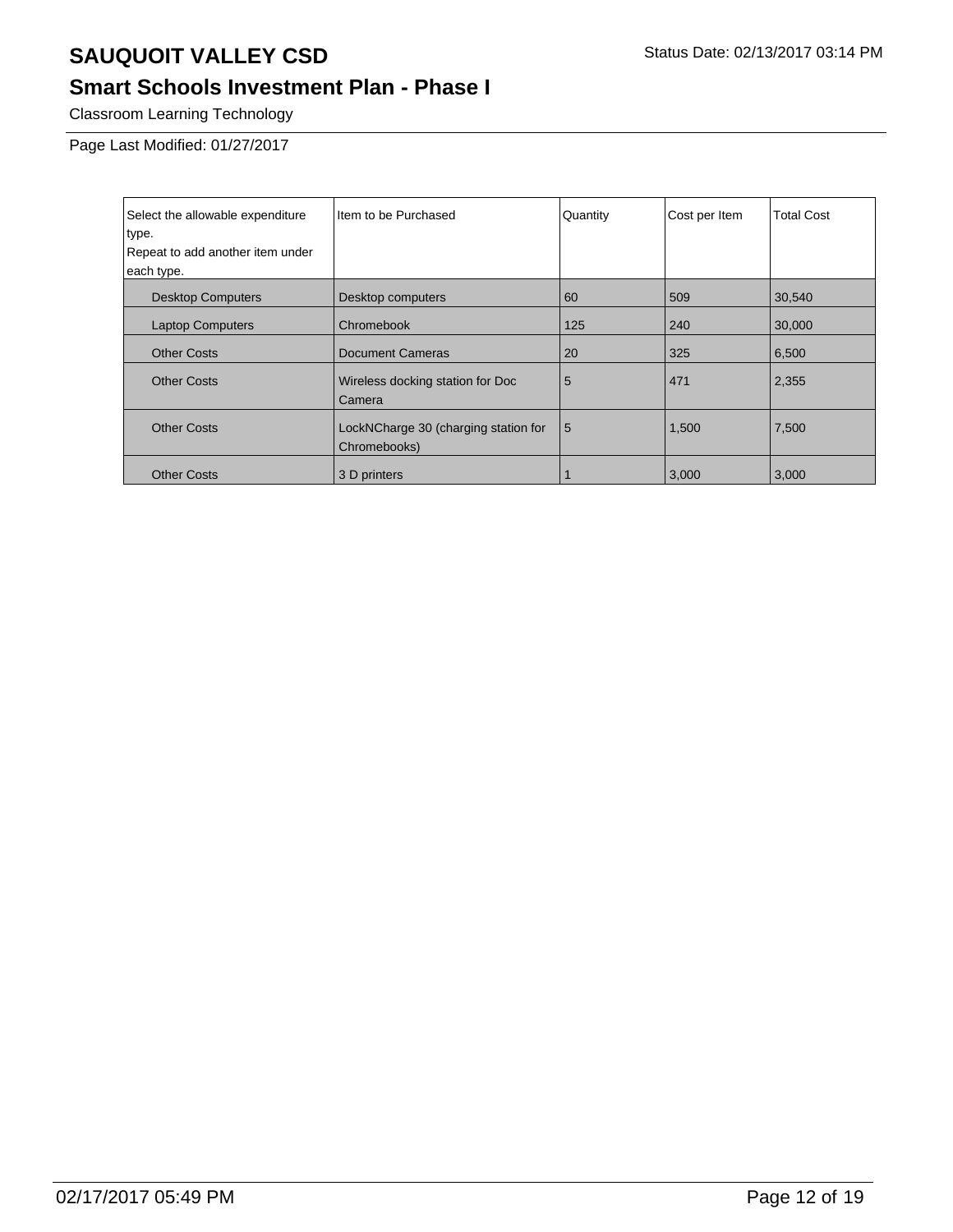#### **Smart Schools Investment Plan - Phase I**

Pre-Kindergarten Classrooms

Page Last Modified: 01/27/2017

**1. Provide information regarding how and where the district is currently serving pre-kindergarten students and justify the need for additional space with enrollment projections over 3 years.**

(No Response)

- **2. Describe the district's plan to construct, enhance or modernize education facilities to accommodate prekindergarten programs. Such plans must include:**
	- **Specific descriptions of what the district intends to do to each space;**
	- **An affirmation that pre-kindergarten classrooms will contain a minimum of 900 square feet per classroom;**
	- **The number of classrooms involved;**
	- **The approximate construction costs per classroom; and**
	- **Confirmation that the space is district-owned or has a long-term lease that exceeds the probable useful life of the improvements.**

(No Response)

**3. Smart Schools Bond Act funds may only be used for capital construction costs. Describe the type and amount of additional funds that will be required to support ineligible ongoing costs (e.g. instruction, supplies) associated with any additional pre-kindergarten classrooms that the district plans to add.**

(No Response)

**4. All plans and specifications for the erection, repair, enlargement or remodeling of school buildings in any public school district in the State must be reviewed and approved by the Commissioner. Districts that plan capital projects using their Smart Schools Bond Act funds will undergo a Preliminary Review Process by the Office of Facilities Planning.**

**Please indicate on a separate row each project number given to you by the Office of Facilities Planning.**

| Project Number |  |  |
|----------------|--|--|
| (No Response)  |  |  |

**5. If you have made an allocation for Pre-Kindergarten Classrooms, complete this table.**

**Note that the calculated Total at the bottom of the table must equal the Total allocation for this category that you entered in the SSIP Overview overall budget.**

|                                          | Sub-Allocation |
|------------------------------------------|----------------|
| Construct Pre-K Classrooms               | (No Response)  |
| Enhance/Modernize Educational Facilities | (No Response)  |
| <b>Other Costs</b>                       | (No Response)  |
| Totals:                                  |                |

**6. Please detail the type, quantity, per unit cost and total cost of the eligible items under each sub-category. This is especially important for any expenditures listed under the "Other" category. All expenditures must be capital-bond eligible to be reimbursed through the SSBA. If you have any questions, please contact us directly through smartschools@nysed.gov.**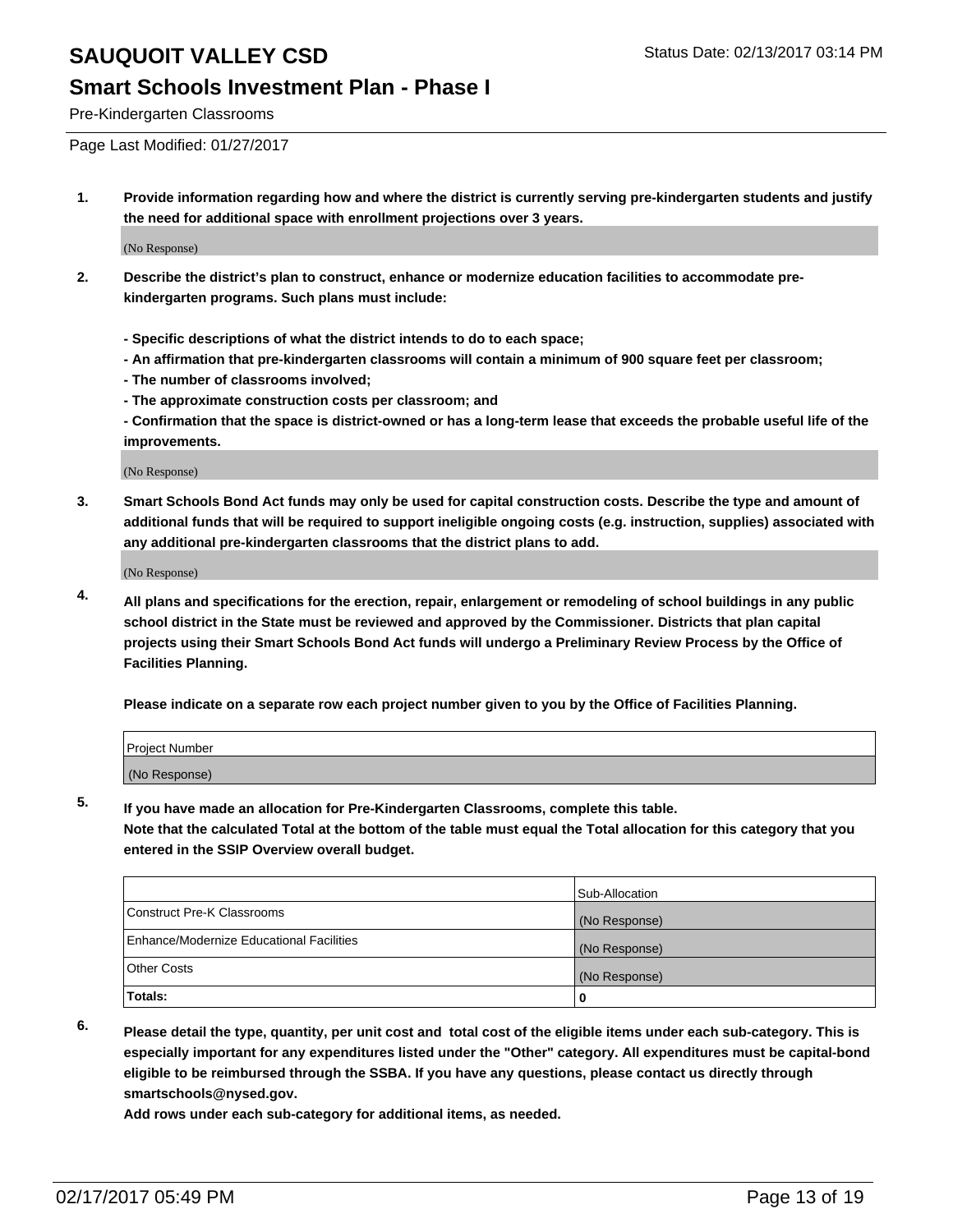### **Smart Schools Investment Plan - Phase I**

Pre-Kindergarten Classrooms

Page Last Modified: 01/27/2017

| Select the allowable expenditure | Item to be purchased | Quantity      | Cost per Item | <b>Total Cost</b> |
|----------------------------------|----------------------|---------------|---------------|-------------------|
| type.                            |                      |               |               |                   |
| Repeat to add another item under |                      |               |               |                   |
| each type.                       |                      |               |               |                   |
| (No Response)                    | (No Response)        | (No Response) | (No Response) | (No Response)     |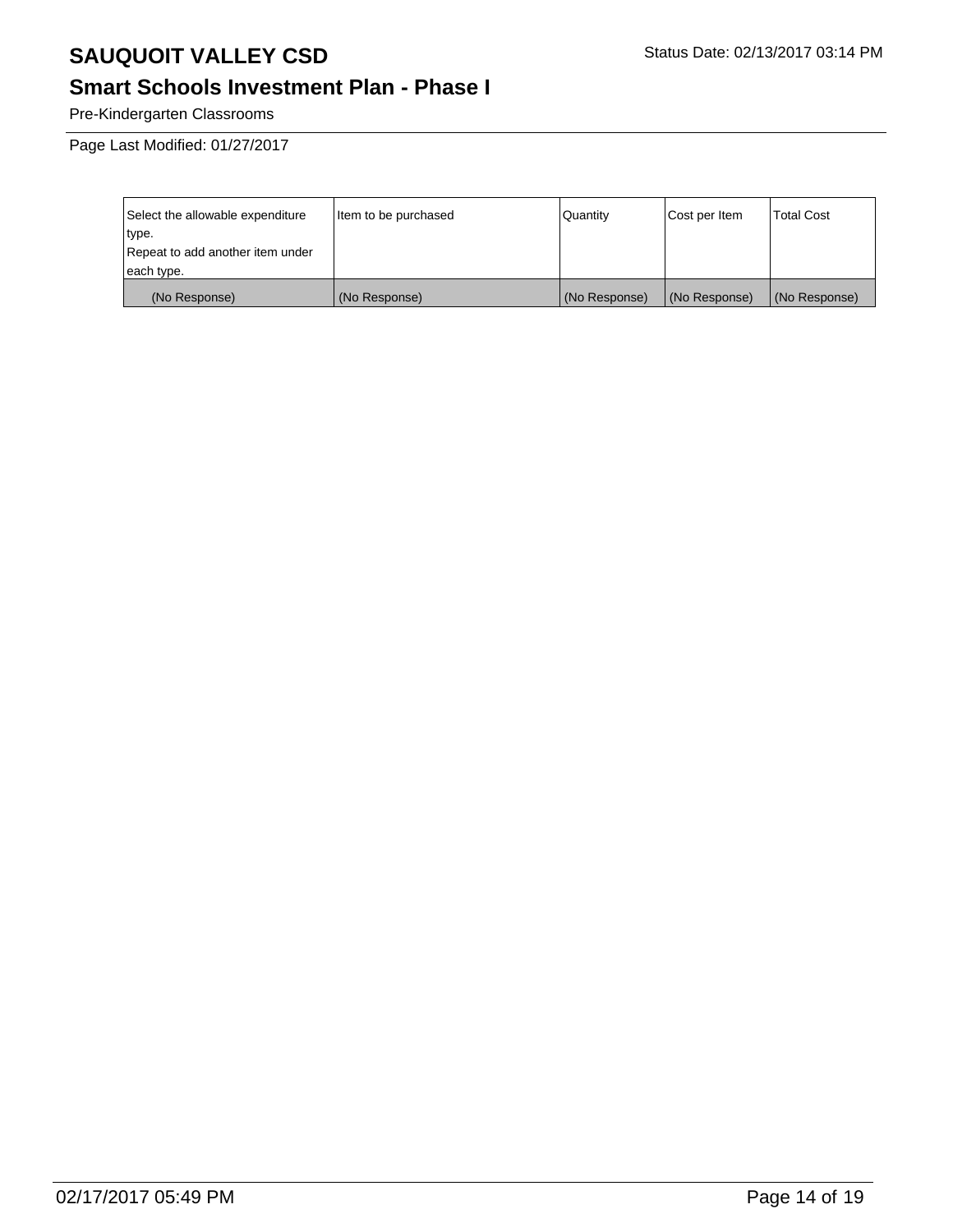#### **Smart Schools Investment Plan - Phase I**

Replace Transportable Classrooms

Page Last Modified: 01/27/2017

**1. Describe the district's plan to construct, enhance or modernize education facilities to provide high-quality instructional space by replacing transportable classrooms.**

(No Response)

**2. All plans and specifications for the erection, repair, enlargement or remodeling of school buildings in any public school district in the State must be reviewed and approved by the Commissioner. Districts that plan capital projects using their Smart Schools Bond Act funds will undergo a Preliminary Review Process by the Office of Facilities Planning.**

**Please indicate on a separate row each project number given to you by the Office of Facilities Planning.**

| <b>Project Number</b> |  |
|-----------------------|--|
| (No Response)         |  |

**3. For large projects that seek to blend Smart Schools Bond Act dollars with other funds, please note that Smart Schools Bond Act funds can be allocated on a pro rata basis depending on the number of new classrooms built that directly replace transportable classroom units.**

**If a district seeks to blend Smart Schools Bond Act dollars with other funds describe below what other funds are being used and what portion of the money will be Smart Schools Bond Act funds.**

(No Response)

**4. If you have made an allocation for Replace Transportable Classrooms, complete this table. Note that the calculated Total at the bottom of the table must equal the Total allocation for this category that you entered in the SSIP Overview overall budget.**

|                                                | Sub-Allocation |
|------------------------------------------------|----------------|
| Construct New Instructional Space              | (No Response)  |
| Enhance/Modernize Existing Instructional Space | (No Response)  |
| <b>Other Costs</b>                             | (No Response)  |
| Totals:                                        |                |

**5. Please detail the type, quantity, per unit cost and total cost of the eligible items under each sub-category. This is especially important for any expenditures listed under the "Other" category. All expenditures must be capital-bond eligible to be reimbursed through the SSBA. If you have any questions, please contact us directly through smartschools@nysed.gov.**

| Select the allowable expenditure | Item to be purchased | Quantity      | Cost per Item | <b>Total Cost</b> |
|----------------------------------|----------------------|---------------|---------------|-------------------|
| type.                            |                      |               |               |                   |
| Repeat to add another item under |                      |               |               |                   |
| each type.                       |                      |               |               |                   |
| (No Response)                    | (No Response)        | (No Response) | (No Response) | (No Response)     |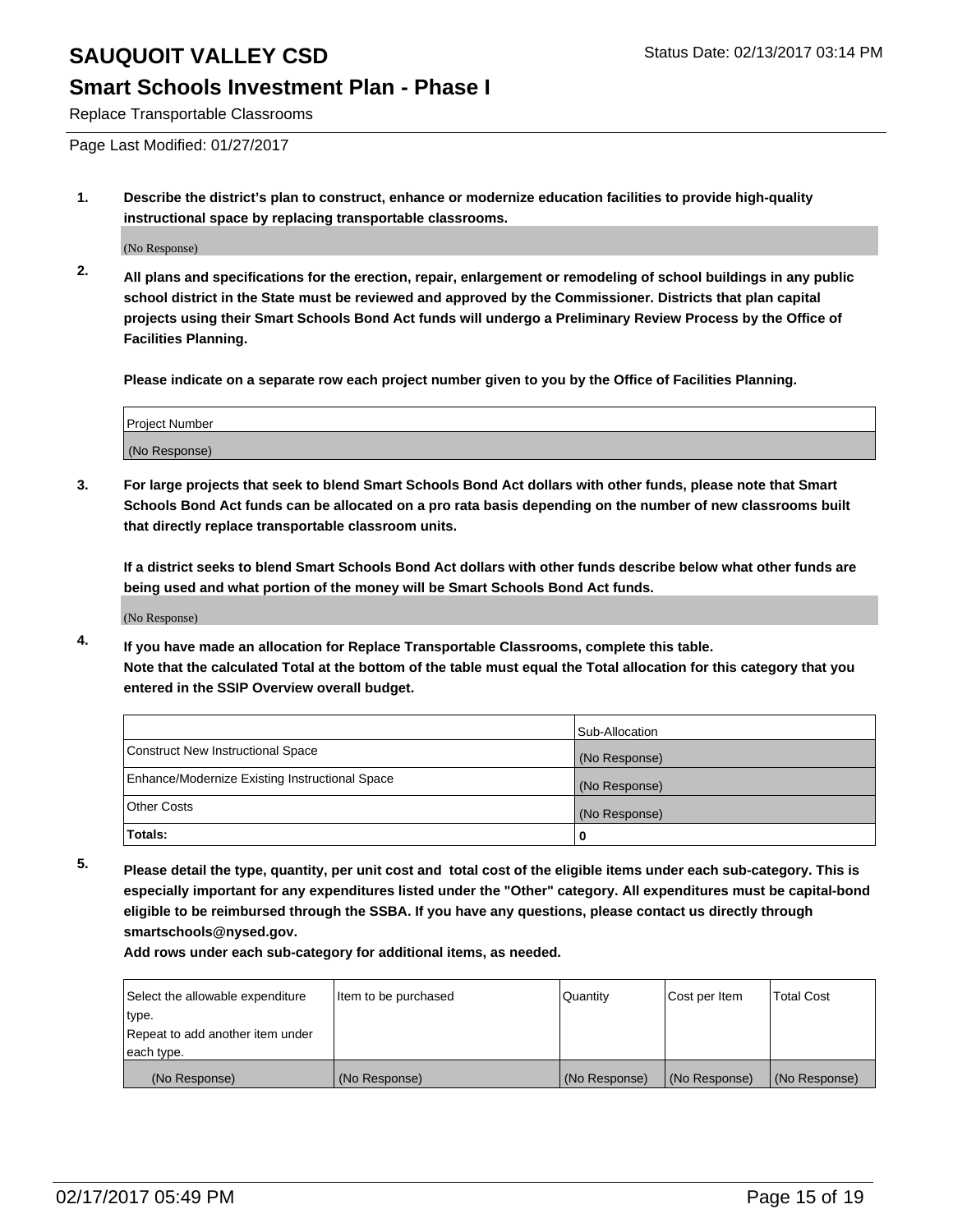#### **Smart Schools Investment Plan - Phase I**

High-Tech Security Features

Page Last Modified: 01/26/2017

**1. Describe how you intend to use Smart Schools Bond Act funds to install high-tech security features in school buildings and on school campuses.**

The district will expand the security camera systems currently installed and replace older equipment to enhance the information the system can provide. The district will also replace old coax cable with ethernet cable, which will allow for IP cameras. The district will purchase at two servers dedicated to security, each server will be capable of recording 30-40 cameras simultaneously.

**2. All plans and specifications for the erection, repair, enlargement or remodeling of school buildings in any public school district in the State must be reviewed and approved by the Commissioner. Districts that plan capital projects using their Smart Schools Bond Act funds will undergo a Preliminary Review Process by the Office of Facilities Planning.** 

**Please indicate on a separate row each project number given to you by the Office of Facilities Planning.**

| Project Number        |  |
|-----------------------|--|
| 41-16-03-04-7-999-BA1 |  |

#### **3. Was your project deemed eligible for streamlined Review?**

- Yes
- $\square$  No
- **3a. Districts with streamlined projects must certify that they have reviewed all installations with their licensed architect or engineer of record, and provide that person's name and license number. The licensed professional must review the products and proposed method of installation prior to implementation and review the work during and after completion in order to affirm that the work was code-compliant, if requested.**

By checking this box, you certify that the district has reviewed all installations with a licensed architect or engineer of record.

**4. Include the name and license number of the architect or engineer of record.**

| <sup>1</sup> Name   | License Number |
|---------------------|----------------|
| Nicholas Signorelli | 24017          |

**5. If you have made an allocation for High-Tech Security Features, complete this table.**

**Note that the calculated Total at the bottom of the table must equal the Total allocation for this category that you entered in the SSIP Overview overall budget.**

|                                                      | Sub-Allocation |
|------------------------------------------------------|----------------|
| Capital-Intensive Security Project (Standard Review) | (No Response)  |
| Electronic Security System                           | 56,000         |
| <b>Entry Control System</b>                          | (No Response)  |
| Approved Door Hardening Project                      | (No Response)  |
| Other Costs                                          | (No Response)  |
| Totals:                                              | 56,000         |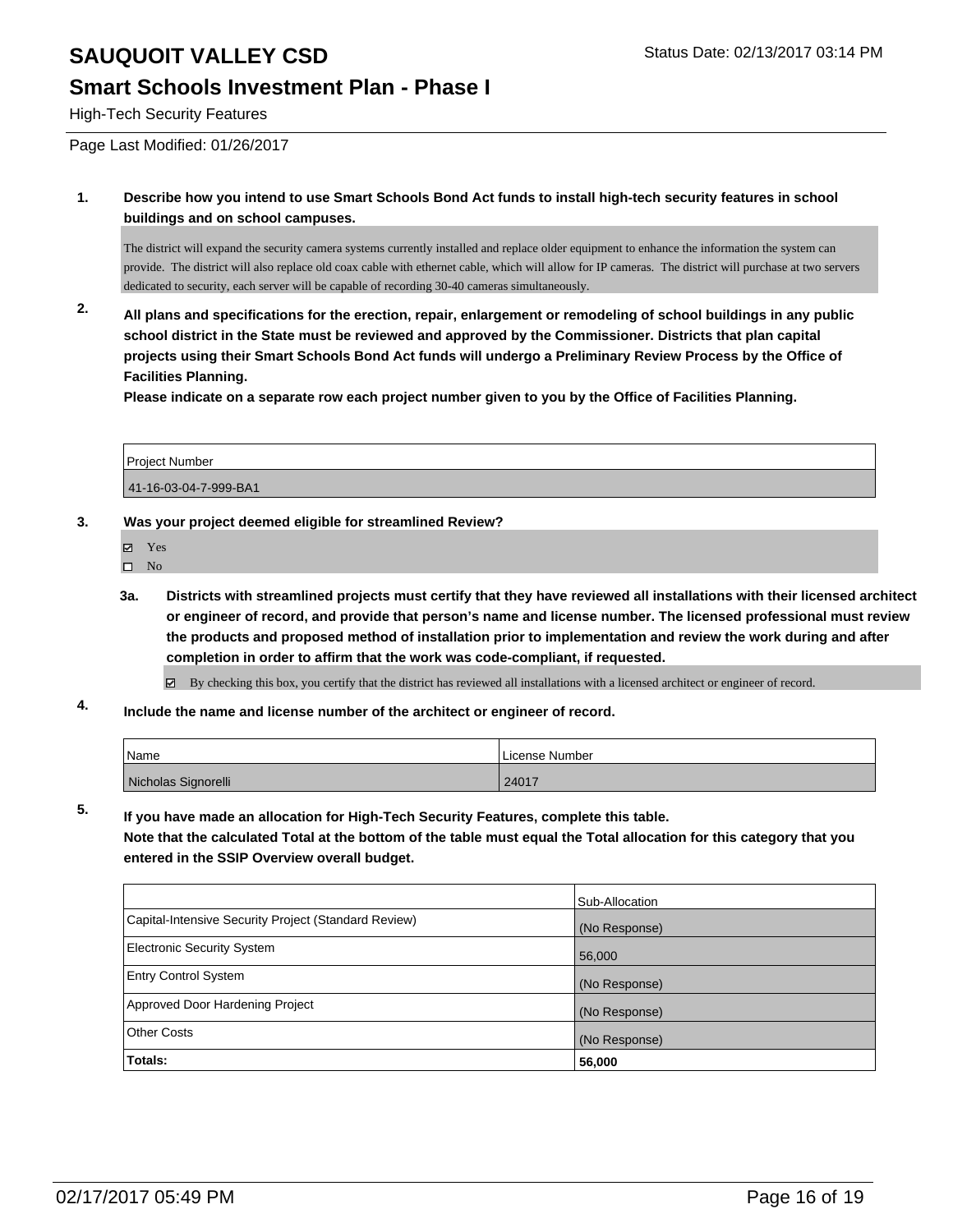### **Smart Schools Investment Plan - Phase I**

High-Tech Security Features

Page Last Modified: 01/26/2017

**6. Please detail the type, quantity, per unit cost and total cost of the eligible items under each sub-category. This is especially important for any expenditures listed under the "Other" category. All expenditures must be capital-bond eligible to be reimbursed through the SSBA. If you have any questions, please contact us directly through smartschools@nysed.gov.**

| Select the allowable expenditure  | Item to be purchased   | Quantity | Cost per Item | <b>Total Cost</b> |
|-----------------------------------|------------------------|----------|---------------|-------------------|
| type.                             |                        |          |               |                   |
| Repeat to add another item under  |                        |          |               |                   |
| each type.                        |                        |          |               |                   |
| <b>Electronic Security System</b> | I IP Cameras           | 15       | 1.000         | 15,000            |
| <b>Electronic Security System</b> | <b>SERVERS</b>         |          | 18,000        | 36,000            |
| <b>Electronic Security System</b> | Analog to IP converter | 20       | 250           | 5,000             |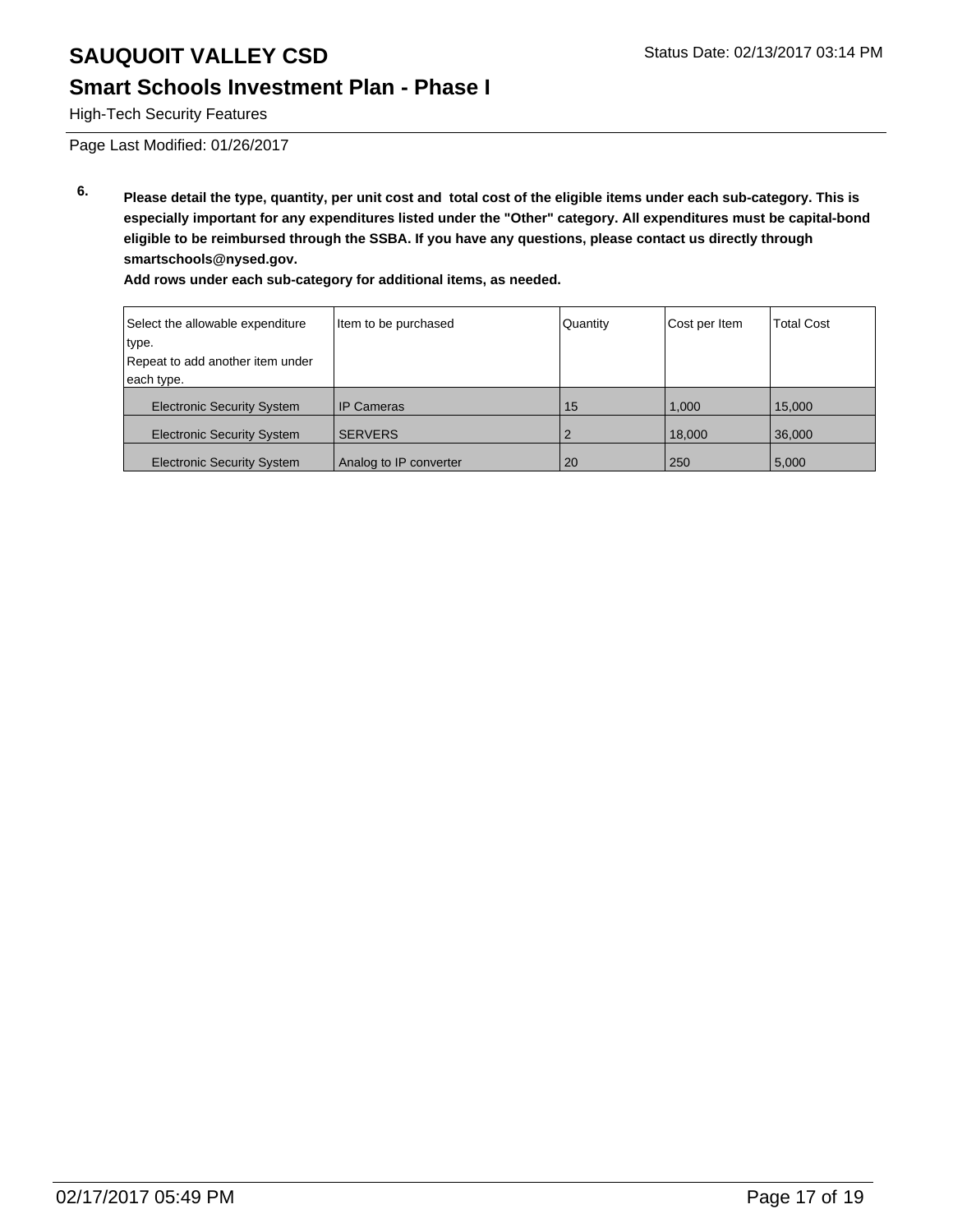# **Smart Schools Investment Plan - Phase I**

Report

Page Last Modified: 01/26/2017